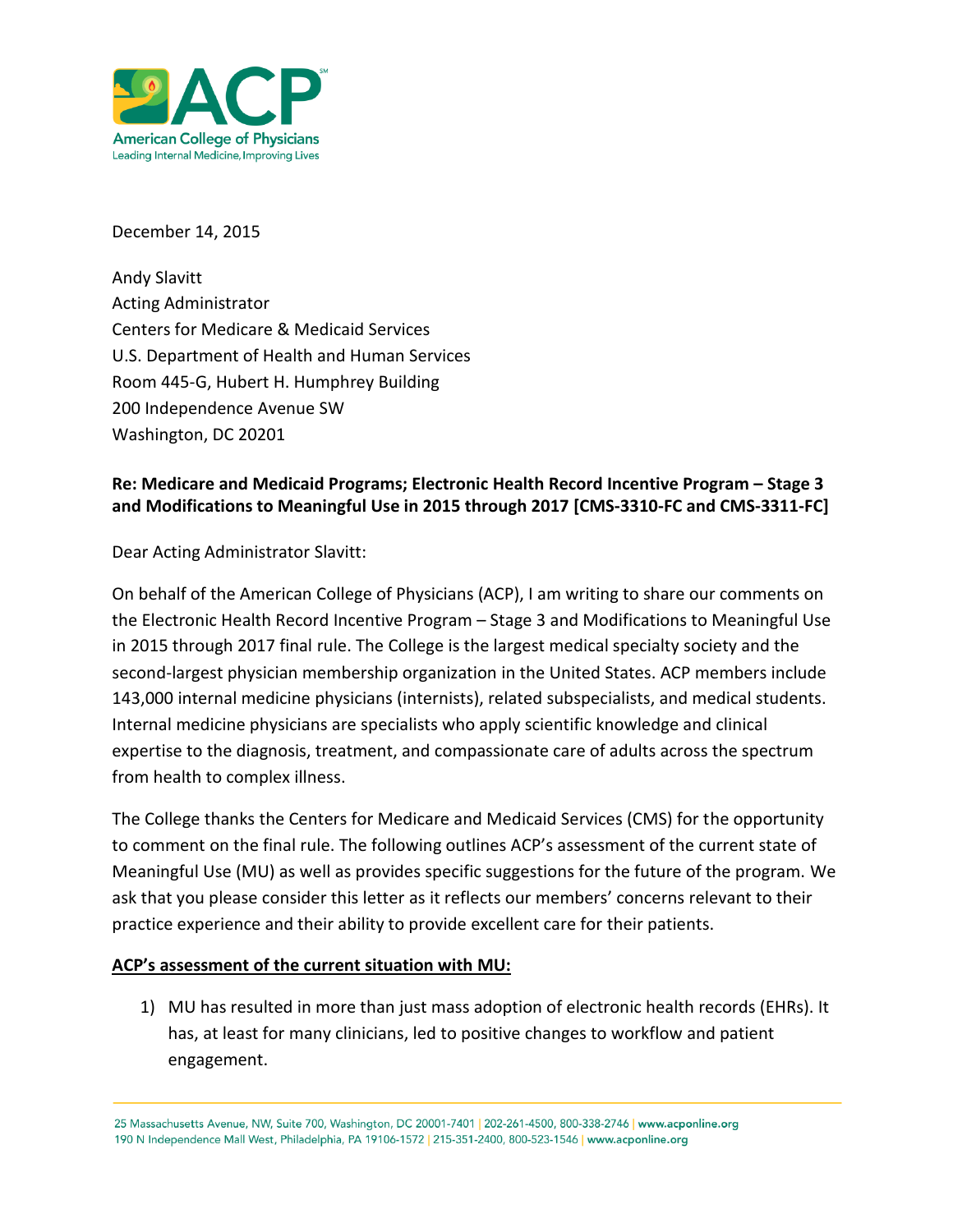- 2) However, these positive changes have now given way to an expanding majority of physicians being dissatisfied with the program, and by extension, with EHRs and health information technology (health IT) in general. This anger and disengagement could be framed as, "[t]he very same digital infrastructure that was supposed to make healthcare operations more efficient not only doesn't facilitate work – it has added burden."
- 3) This is particularly problematic, as the implementation of the Merit-Based Incentive Payment System (MIPS) nears, physicians and other clinicians are nowhere near the point they need to be to successfully leverage advanced clinical capabilities of health IT to support value. And they are not likely to get to where they need to be when starting from a position of anger and disengagement.
- 4) A "game-changer" would be the ideal solution to health IT's troubled recent past. Several prominent thought leaders have advanced this idea by suggesting that the MU program simply end with the introduction of MIPS in 2017; and that further health IT maturation and use be guided by what clinicians want and need to satisfy specific quality and value targets – rather than by regulations. Because the Medicare Access and CHIP Reauthorization Act of 2015 (MACRA) legislation specifically includes MU as a component of MIPS – that is not possible. Further, the ACP believes that it is not wise to end MU at this point; as there is still a continuing benefit that MU can bring to the process of health IT-enabled care improvement that would not come simply from the market demands of clinicians attempting to satisfy quality and cost metrics. However, we believe the only way to bring any positive value from an MU component within MIPS is to re-cast MU from a program that was reliant on achieving thresholds on EHRfunctional-use measures – to one that is focused on quality and safety, and supporting ongoing learning.
- 5) The transition to MIPS in 2017 provides the opportunity to transform what is now Stage 3 of MU into the quality- and value-focused program described above. Instead of continuing down the same path with a stand-alone MU program through 2018, causing further disengagement among physicians, Stage 2 should continue until a more relevant MU program is developed and integrated into MIPS.

## **ACP's assessment of the actual cause of most dissatisfaction with EHRs and other health IT – it is not MU per se, just some components of it:**

1) At the outset, MU could not be judged on outcomes, as there were no validated eMeasures to measure outcomes, and most physicians and other clinicians were not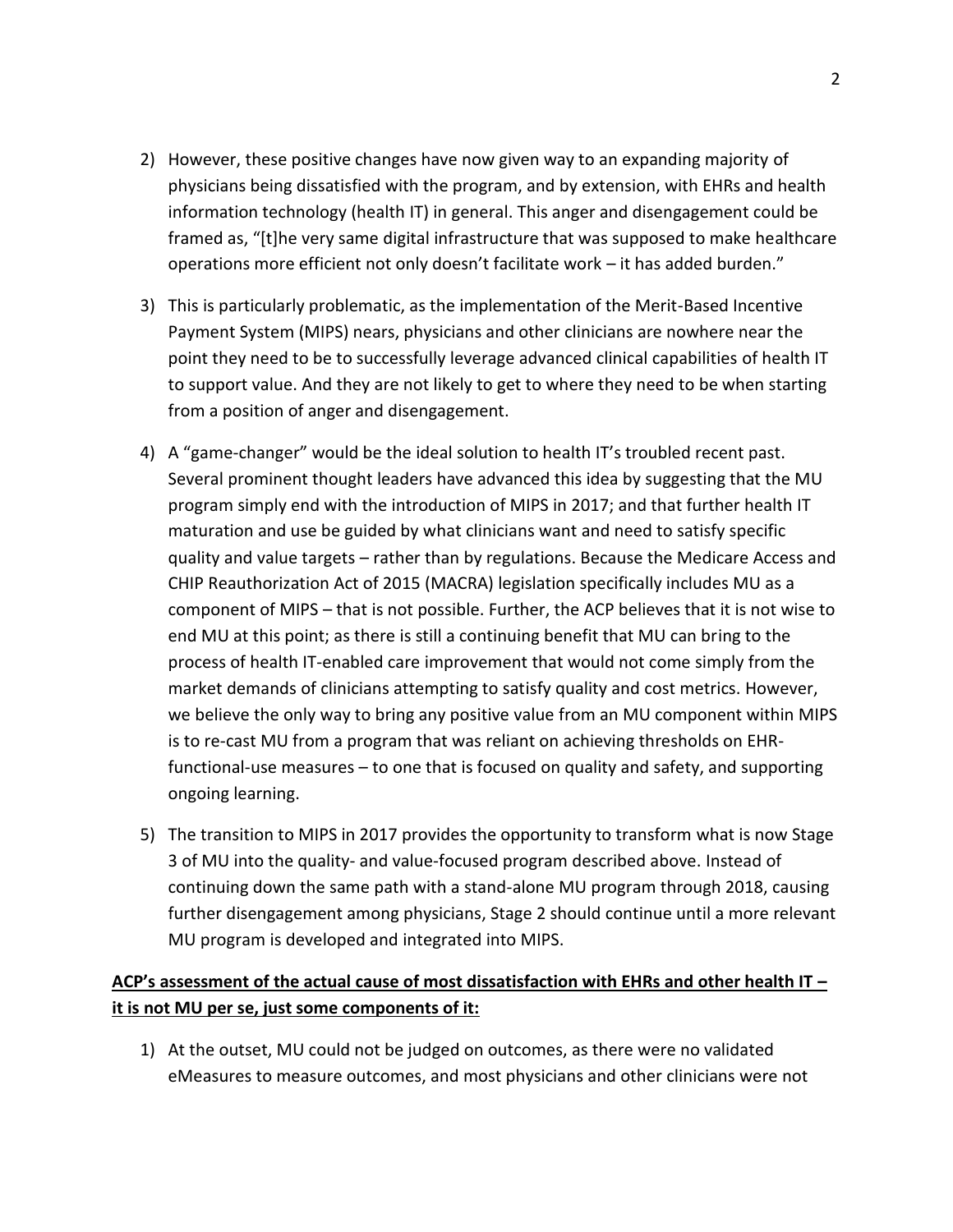ready for new workflows enabled and required by newly emerging health IT in order to consistently achieve better outcomes. Hence the construct of a dual measurement system—pay-for-reporting of quality measures and pay-for-performance of EHR-use or functional measures—was developed.

- a) Whereas quality measures (QMs) by their nature differ widely from each other, and typically apply to physicians based on specialty and scope of practice; EHRfunctional-use measures were developed predicated on the belief that the benefit of introducing health IT into any setting of care arose from using EHRs the same way – regardless of specialty and/or setting of care.
- b) This then led naturally to uniform process measure development; something very different from QM development. QMs are developed by organizations with specific competencies, and are supported by evidence. They are expected to evolve over time, or even disappear, depending on evolving science. EHRfunctional-use measures were developed via a political process, and largely supported by belief and/or self-referential logic. Thus, if the Health IT Policy Committee (HITPC) believes something is important and appropriate across all specialties, CMS proposes and then finalizes a rule. Performance against that measure is used as validation that the measure was appropriate. And most importantly, unlike clinical QMs, which will be withdrawn if the clinical practices they support are no longer valid (or even harmful), CMS will only remove a health IT process measure if it is "topped out, redundant, or duplicative."
- 2) With the ascendancy of EHR-functional-use measures came the need for highly defined, and in our belief, highly prescriptive processes – as to make performance assessment and thus incentive payment "fair;" given what was required had to be measured in the same fashion across all settings of care.
- 3) This then led to re-engineering of even high-performing EHRs such that the specific way they enabled defined processes could be accurately counted as per process measure definitions.
- 4) For purposes of program integrity, thresholds had to be applied to these process measures, such that CMS had some objective approach to apply defined incentives.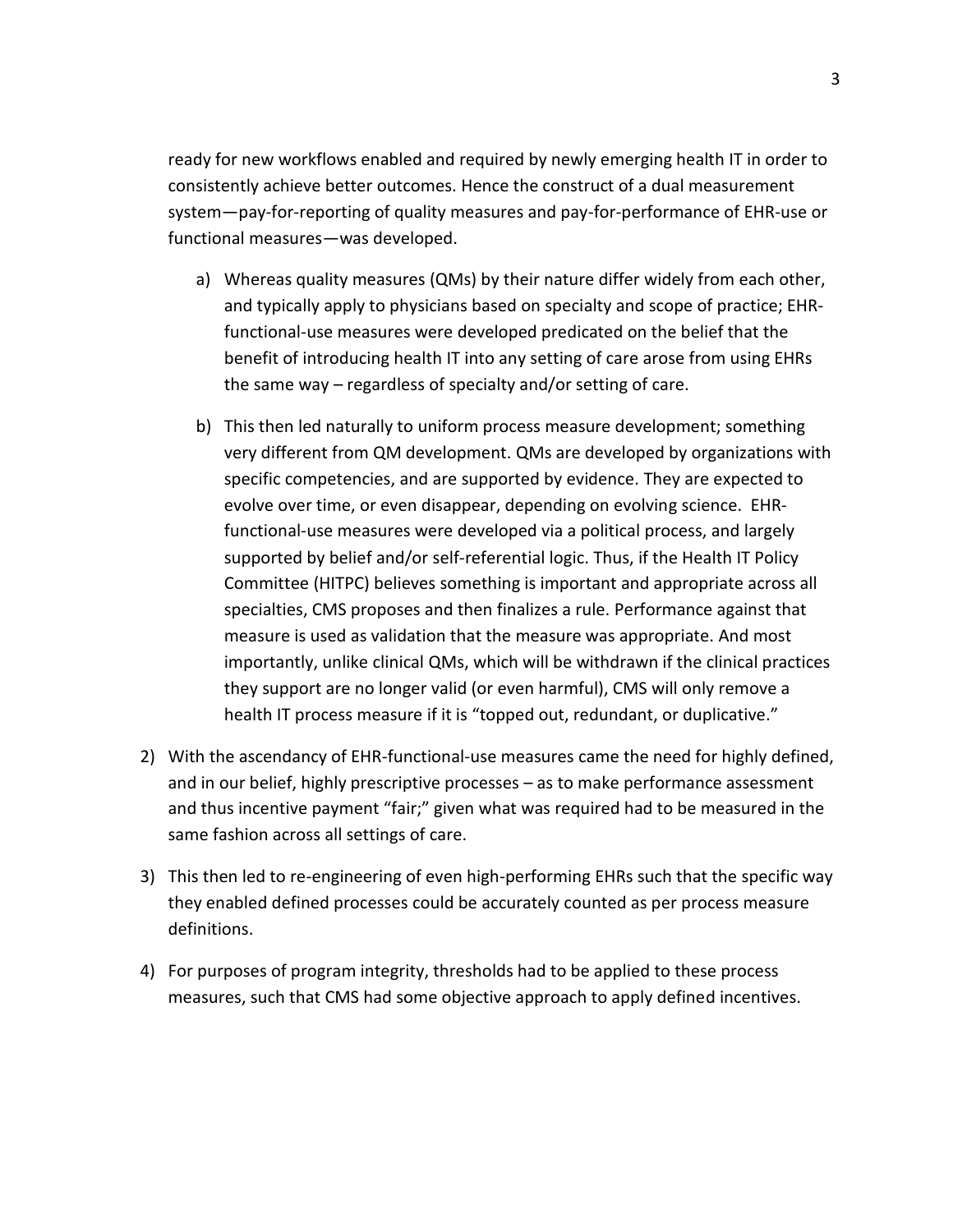## **Given the assessments outlined above, these are the principles that should guide development of a more meaningful MU program:**

- 1) First, while MACRA mandates an MU component within MIPS, it does not specify what that component should look like. We believe that CMS has a golden opportunity then for an MU "do-over" – and a do-over that in our view should not be focused on incremental changes from the prior program. Rather, without the need for EHRfunctional-use measurement – we believe the relevant question for CMS is, "what would otherwise be missing from technology or workflow, if EHR technology and use were only incented by quality and resource-use measures (as per the current Physician Quality Reporting System (PQRS) and Value-Based Payment Modifier (VBM) programs), as well as by clinical practice improvement activities?" This is where a new, more relevant MU program should be focused.
- 2) MU should then aim to fill in key gaps, and/or strive to incent optimization of value from health IT (based on specialty and setting of care). MU must permit and even encourage flexibility and innovation.
- 3) MU function measures should not be burdensome, and should be built into existing or emerging workflows, such that as care is provided, process or activity measurements can be auto-generated. Processes and/or activities would then be determined by specialty-specific best practices or even self-determined as quality improvement or value improvement projects are.
	- a. A broad range of measures and activities should be available for selection that meet the requirements of the broad variety of specialties and their specific information needs.
- 4) MU would then evolve from a top-down, one-size-fits-all mandate to a program where "meaningfulness" is determined by the clinician and/or specialty or professional society. While clinicians within MIPS need to satisfy the quality, resource-use, and clinical practice improvement categories, as well as MU, their MU activities should be in support of and **NOT** an additional set of unrelated requirements. For example, requiring clinicians to report on a separate set of clinical QMs for MU is duplicative and burdensome as they are already required to report on the same clinical QMs to fulfill the other components of MIPS. If this tailored approach is taken, then clinicians will want to participate in MU and the program then becomes truly meaningful as it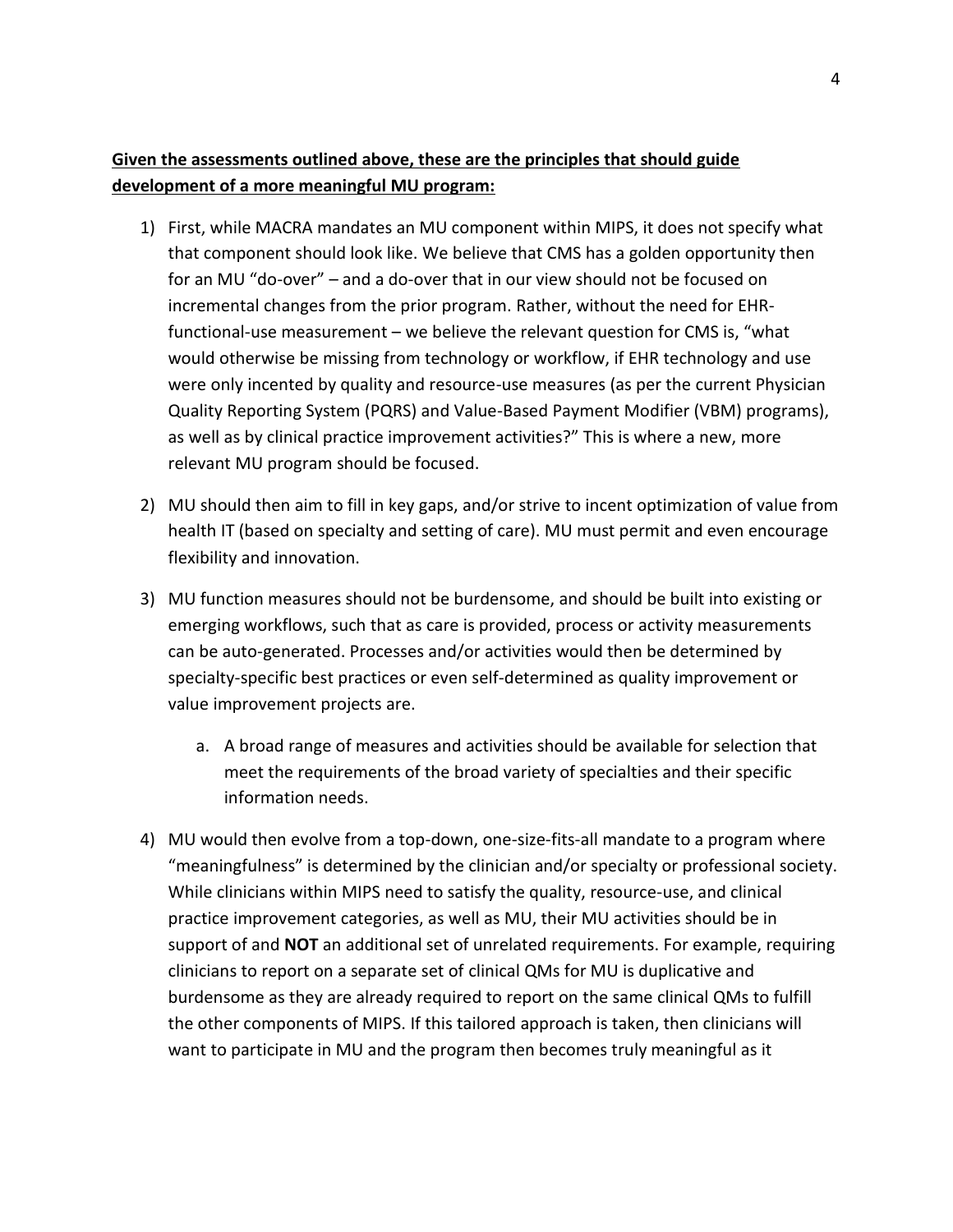reinforces and helps to achieve the other components of MIPS and prepares clinicians for the future of healthcare delivery.

5) In defining new, more appropriate MU-function measures and activities, CMS and the Office of the National Coordinator for Health Information Technology (ONC) should start by collaborating with physicians and other clinicians to determine the key tasks that physicians and other clinicians and staff will need to perform better to improve care. This further flips the existing paradigm from health IT as an end point to health IT as enabling infrastructure – a means to an end. While some tasks could be performed more efficiently with better technology and standards, physicians should have opportunities to work on these tasks now, with sub-optimal technology approaches. There should not be requirements for mature standards and certification criteria before practices can begin work on activities such as smoothing out the wrinkles in care coordination and chronic care management. MU measures should not be defined only where standards and certification criteria exist. Measures and activities should challenge practices to work on solutions in advance of standards and certification criteria so that the learnings from the activities can better inform future standards and certification criteria.

### **ACP's Proposals for Stage 3 – MU inside of MIPS**

### **1) Eliminate all EHR-functional-use measure thresholds**

#### **ACP Recommendation: We call for the elimination of thresholds on MU process measures.**

We believe there is no place for the continuation of EHR-functional-use measure thresholds in this last stage of MU for these reasons:

- 1) There is no EHR-functional-use process that is or should be the same for all specialties and settings of care.
- 2) Where functional-use measure workflows are more consistent with what physicians naturally do, they are more likely to be successfully implemented as part of normal workflows. However, where such natural workflows do not exist, these physicians see them as annoying distractions and develop workarounds and/or gimmicks simply to try to achieve those thresholds.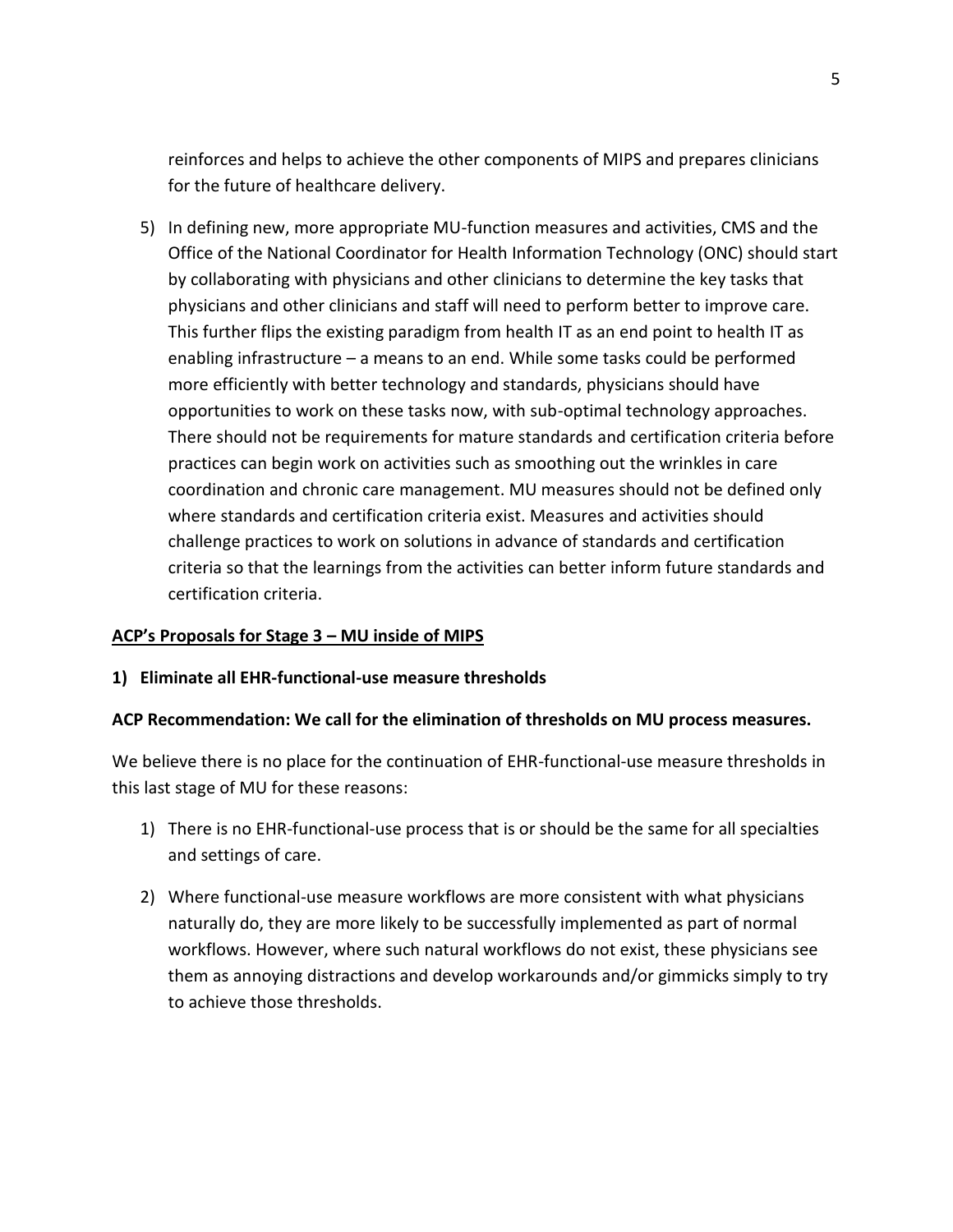3) For all physicians, their focus has shifted from using health IT intuitively to improve care, to achieving thresholds rather than improving care – and this has turned out to be a growing source of distraction and dissatisfaction.

On the other hand, EHR-functional-use data are most useful when they reflect actual workflow and not what is contrived to achieve a threshold of performance. Furthermore, learning is enhanced when data include naturally occurring variance, and is not restricted to the prescriptive definition of threshold achievement that CMS is currently using. Due to the threshold requirements, CMS only gets data from the relatively few successful attesters. We learn absolutely nothing from those who failed to attest. If thresholds were not required, we would have data from far more practices. These data could tell us volumes about what works, what does not work well, and the possible causes of variation. With health IT, as with clinical medicine, we will learn a great deal from the near misses.

**2) Judiciously continue EHR-functional-use measurement reporting (without thresholds) to develop new learnings on health IT-enabled care**

**ACP Recommendation: We urge that EHR-functional-use measures be re-designed based upon available clinical evidence and evidence of value to the practice. EHR-functional-use measures should be judiciously developed, reviewed regularly, and revised while needed – similar to the processes used for QM maintenance.**

Where key questions as to health IT processes persist, data collection and analysis should continue, as this may lead to a better understanding of what works well and under what circumstances. And further, this approach to EHR-functional-use measurement must avoid the prior pitfall of narrow and/or overly prescriptive definition – as that has been the cause of compliance-driven and/or duplicative clinical workflows, poor EHR usability, and distraction from the development of more usable and useful software.

Freeing up EHR developer time and focus should allow them to be both innovative and responsive to their customers (physicians), as well as permitting physicians to be innovative and more responsive to patients. It additionally permits physicians to use the next several years to develop and test "advanced clinical processes" such that they are better prepared for clinical practice and practice improvement – under either MIPS or an Alternative Payment Model (APM).

We believe this approach is responsive to the Health Information Technology for Economic and Clinical Health (HITECH) Act and MACRA (which requires an MU component within MIPS). Workflow processes that CMS and ONC feel are theoretically useful in improving care can be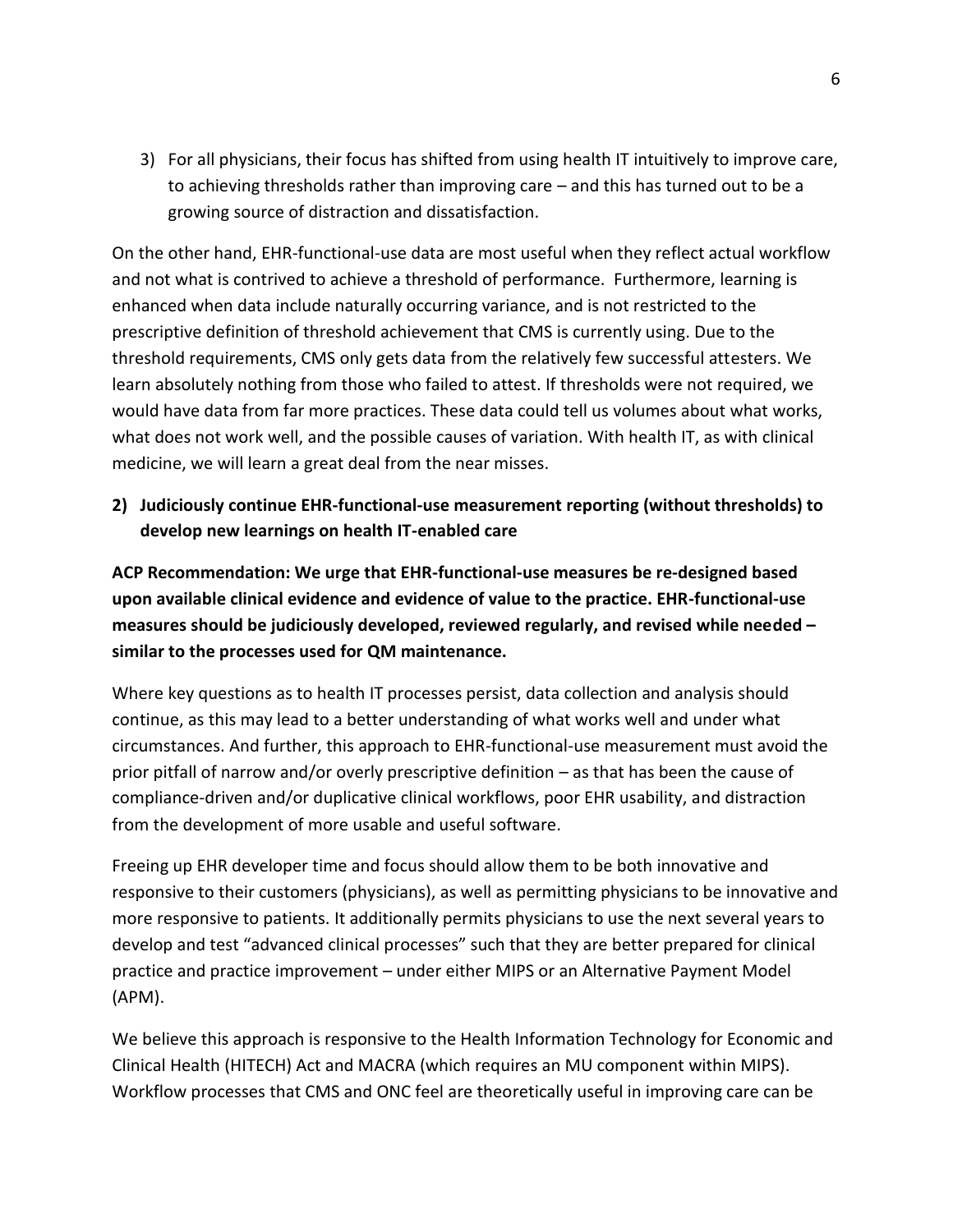engineered into EHRs and auto-reported. CMS and ONC could then collaborate on using these process data to **learn** – rather than to **grade**. With quality and resource utilization measurement already part of MIPS, CMS and ONC are now enabled to reverse their original paradigms of "pay-for-reporting" of quality and "pay-for-performance" of EHR functional use. The correct approach should be "pay-for-reporting" of EHR functional use and "pay-forperformance" of quality. This paradigm reversal would then provide trusted and useful data and eliminate what is now rampant—the use of workarounds and gimmicks to achieve EHRfunctional-use thresholds. At this point in MU, the value of counting is not in measuring compliance to an EHR-functional-use threshold, but in supplying information to the Learning Health System (LHS) that the MU program should be supporting. In that fashion, MU can leave a legacy of embedded and continuous learning, rather than an inflexible and overly prescriptive set of process measures. We will later discuss how this new approach will still allow for allocating points that will count toward the MIPS composite score.

## **3) Demonstrate continuing education within the domains of health IT**

# **ACP Recommendation: We propose that CMS/ONC work with the medical and other clinical professional societies to develop and carry out a broad-based health IT education program as a component of MU.**

While it is now common for health systems to contain physicians and other clinicians in leadership positions who have advanced training in clinical informatics (Chief Medical Information Officers and Chief Nursing Information Officers), medical and graduate medical education does not yet consistently impart basic and specialty-specific education on health IT, such that patients can rest assured that their physicians have sufficient knowledge to use health IT wisely. More than anything else, physicians now need guidance, best practices, implementation strategies, and new ideas. One new activity should involve continuing medical education (CME) on health IT and data management topics.

To that end, we propose that CMS and ONC work with the physician professional and specialty societies to create or endorse relevant CME, and to jointly determine the amount and frequency of such health IT-related education. We suggest the following as examples of relevant modules for continuing education:

- a) Health IT to improve quality of care for patients, and where appropriate, to improve quality for select populations;
- b) Safe use of health IT where the focus is on reducing errors of both omission and commission;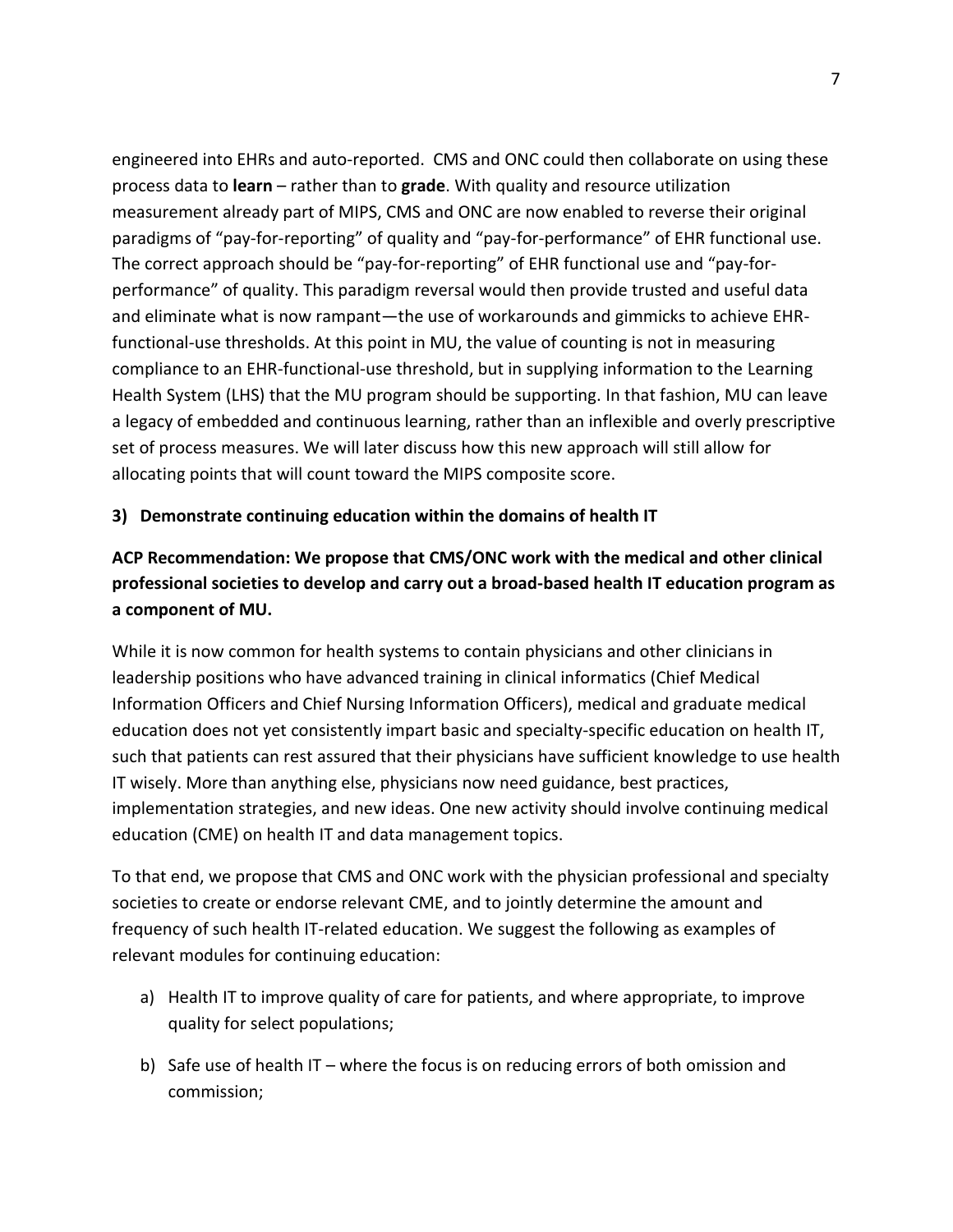- c) Health IT to improve value; and
- d) Health IT to engage patients and families

### **4) Advance practical interoperability**

# **ACP Recommendation: EHR-functional-use measurement of data exchange should not specify the data to be exchanged.**

Interoperability cannot be defined as the movement of structured sets of non-contextual data from place to place without a defined purpose. Each instance of interoperability is performed for a specific purpose and in a specific clinical context. Government regulators should not believe that it is appropriate for them to define sets of data that must be exchanged regardless of the specific context. MU has been built on the assumption that more data are always better for healthcare.

Physicians and other clinicians understand that caring for the health of humans is never cut and dried. Patients are like snowflakes – each is different from every other in ways that are often relevant to care decisions. Clinical observation data are not the clear, crisp facts that CMS and other regulators assume in their program designs. Observation data are fuzzy, context sensitive, and inaccurate. The job of physicians and other clinicians is to interpret messy and incomplete data, and to apply where possible precision judgment to the patient at hand.

The content of every data exchange should always be determined by the participants in the transaction. There is no benefit to the system in requiring the exchange of unwanted data. As long as the recipient in an exchange is able to request specific additional data, there is no need to specify required elements beyond showing that it can be done. Any measure that sets data requirements for a data exchange is imposing unjustifiable burden and waste on the participants in the exchange. Data exchange measures in MU are relevant to test and demonstrate exchange capabilities. They should not be applied to actual transactions involving the care of real patients. CMS should be willing to accept eligible professional (EP) and patient decisions regarding data to be exchanged. They should not impose friction on clinical processes for any purpose.

## **5) Support bi-directional and less burdensome reporting to public health**

**ACP Recommendation: All reporting measures should include a bi-directional component that is useful and timely. Reporting entities should be required to work towards accepting the export of a Summary of Care Document (SoCD) and minimize or eliminate any requirements**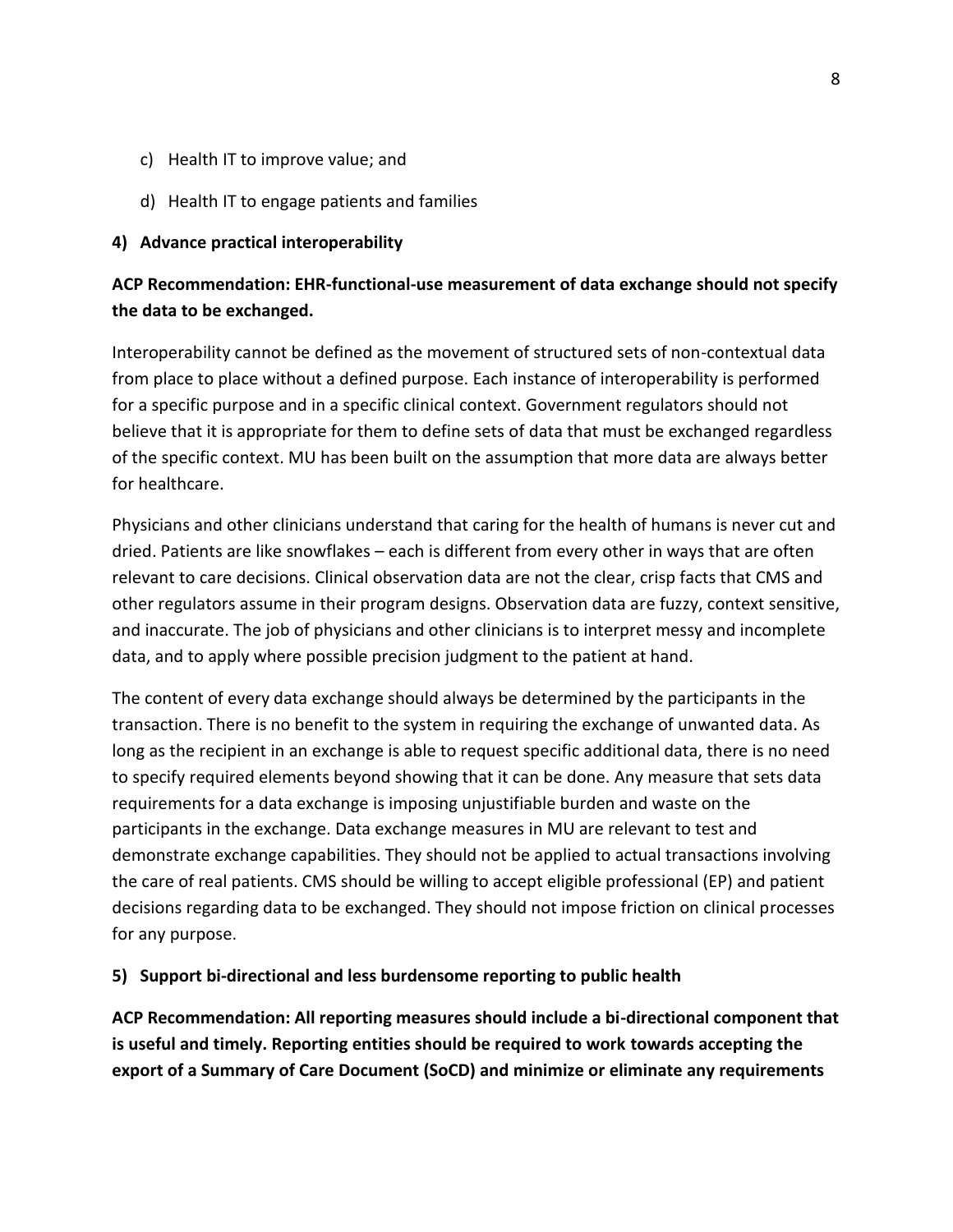# **for duplicative documentation into a separate electronic form. Variation in rules and content definitions among organizations accepting reports should be eliminated.**

We are most concerned with three aspects of public health reporting requirements. First, with the exception of immunizations, they are all one-way. EPs and eligible hospitals (EHs) must collect and supply data to target agencies, and there is no requirement for these agencies to report back to the EPs and EHs. Without the requirement for bi-directional data flow, these reporting requirements are framed as clerical and reporting burden, rather than providing mutual benefit. Patients and their doctors will benefit greatly from requirements that public health agencies report back in a timely manner and with meaningful data, such as intelligence about what is happening in the community.

Secondly, we are concerned that there is an expectation that public health reporting will require duplicative documentation into an electronic form, rather than the reporting system accepting the export of a SoCD. As long as the requirements for public health reporting remain solely on EPs and EHs, public health authorities will have no reason to work to coordinate and simplify reporting requirements.

And finally, we are concerned with the requirement that EPs and EHs implement a separate interface to each reporting entity. The ACP believes that significant costs and effort could be saved by requiring that reporting entities work together to simplify reporting burden. We believe this could be accomplished with the development of a standard Application Programming Interface (API) for all public health, quality, and registry reporting.

# **6) Develop and use flexible measures of patient engagement that respect patient and family needs and preferences**

**ACP Recommendation: We recommend that measures of patient engagement shift from the existing one-size-fits-all prescriptive process measures, to attestations of patient engagement activities that reflect the setting of care, context, and patient needs and preferences. EPs should have the option to develop a case report describing a patient engagement problem and the actions the practice took, including use of health IT, to resolve the problem.** 

By being written as generic "one-size-fits-all" patient engagement process measures, clinicians have had to focus on the performance of specific tasks, without regard to the setting of care or patient needs and/or preferences.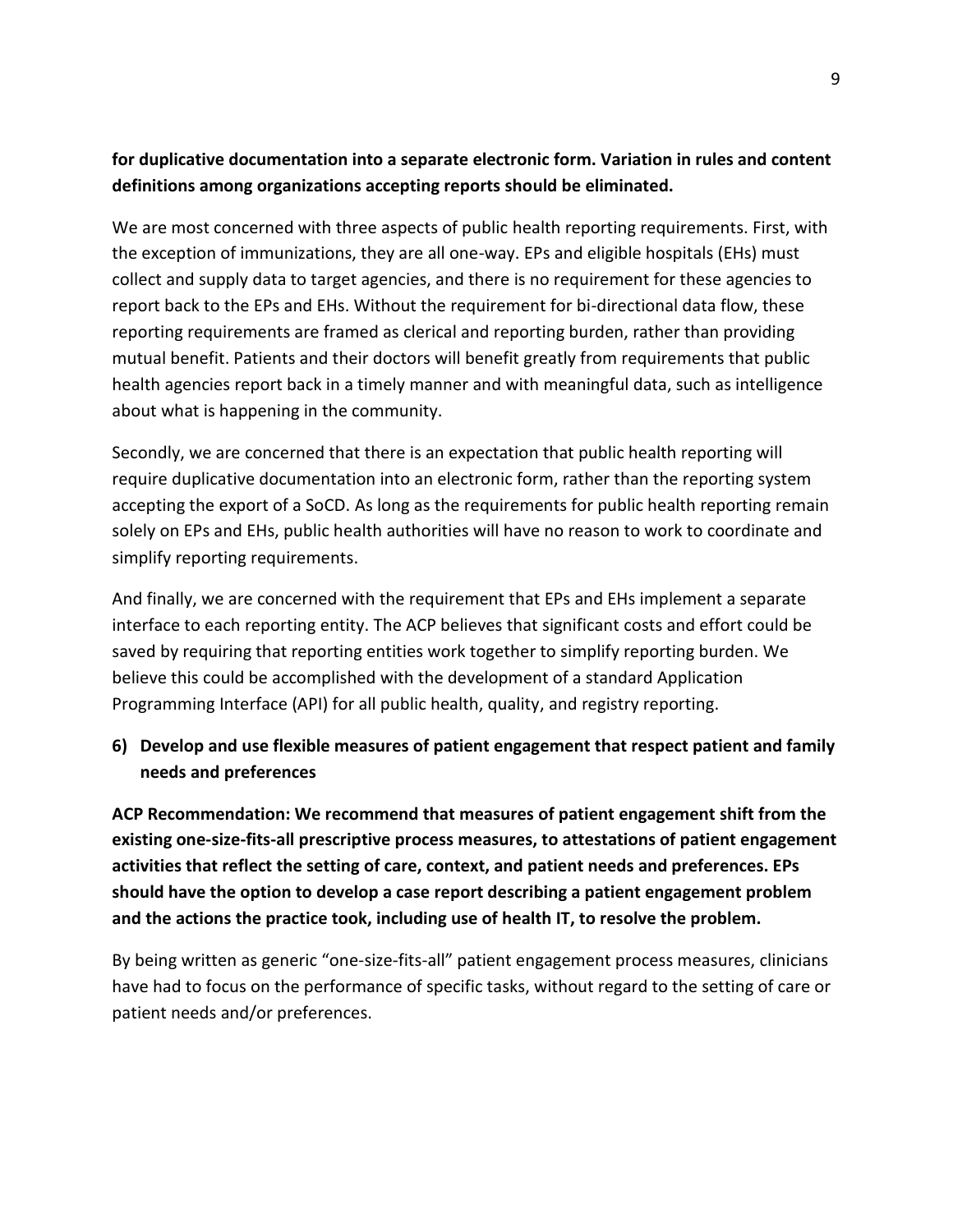**7) Encourage clinician engagement and innovation by allowing for new types of activities to replace existing measures**

**ACP Recommendation: We support the MACRA requirement that there be a variable score for MU activities. With the move from an all-or-nothing, pass-fail scoring system to a flexible system where EPs can select appropriate activities to accumulate points, we have the opportunity to abandon the one-size fits-all approach that has been used thus far. Rather than presenting a short list of options with few that truly apply to any practice situation, we can now provide EPs with a long list of activities from which to choose those that truly fit. While MACRA includes practice improvement as a component of MIPS, we feel that health ITrelated projects should count as meaningful use of health IT.**

It is critical that MU shift away from requiring EPs to demonstrate abilities to perform activities using EHRs whether appropriate or not. MU should consist of a broad collection of measures and activities that will help practices work on what they consider their key problems and needs. EPs should be able to select broadly defined activity areas in which they plan, implement, study and report specific interventions that they feel will help them move ahead.

The following are several examples offered in order to start a discussion on what might prove more valuable and meaningful, and to whom:

## a) Precision Medicine - Participate in an LHS or other observational study effort

We agree with the emphasis that the administration has placed on precision medicine. In order for the initiative to live up to its promise, it cannot be limited to academic medical centers. No matter what their specialty, EPs may find value in getting involved with an observational study or any other activity that might be considered as evidencegenerating medicine. They could run phenotyping algorithms on their data and contribute the results. They could use existing data collections such as the Observational Health Data Sciences and Informatics program (OSHDI) or a Precision Medicine Initiative (PMI) grantee, to identify appropriate treatment patterns for specific patients based upon social determinants they have collected. This alone could be considered sufficient to demonstrate MU. The organization with which they work could document the participation of EPs. This is the future of the meaningful use of health IT. ONC needs to identify and fill the gaps in standards that currently prevent full participation in precision medicine by practices that are not directly connected to academic medical centers.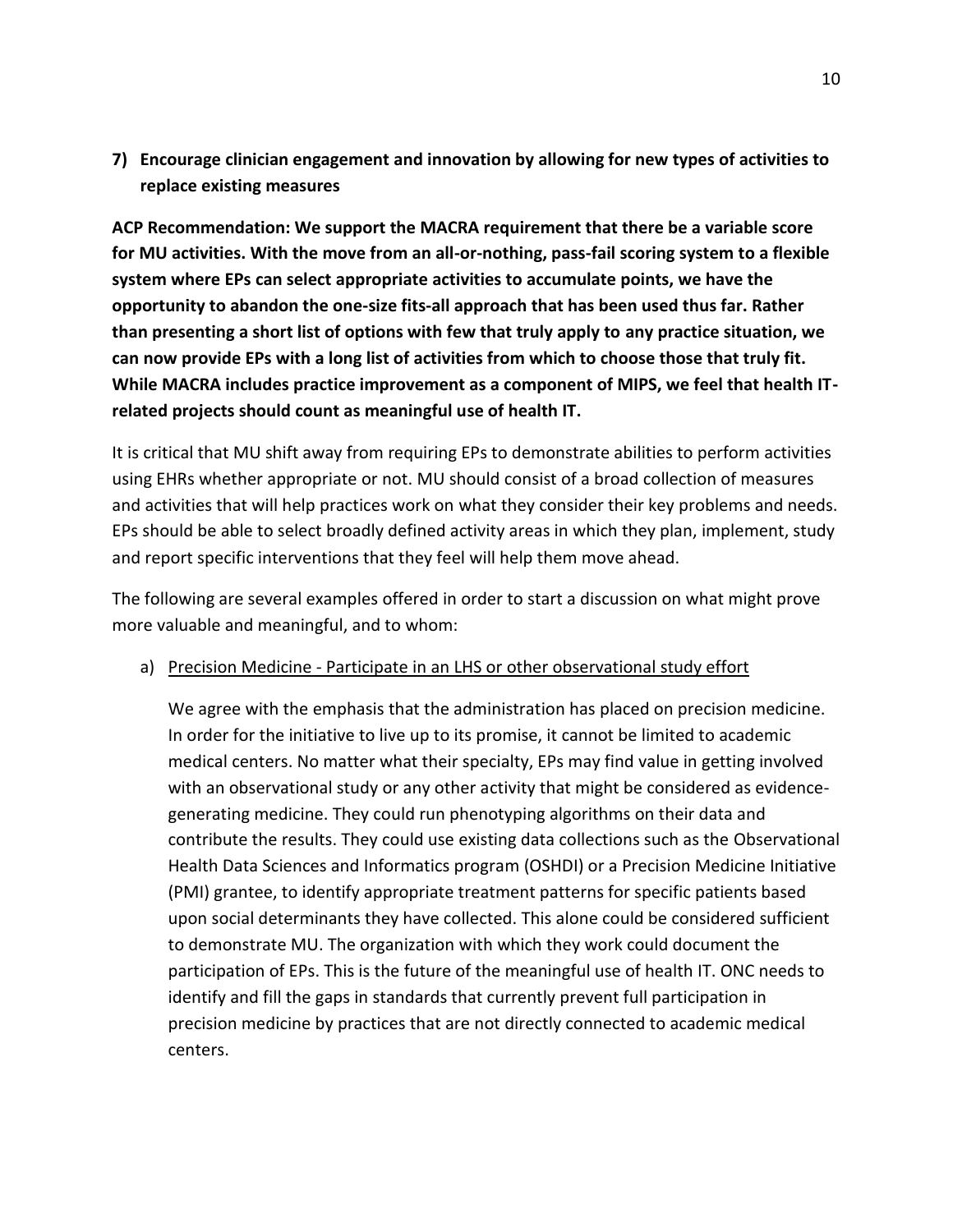### b) Participation in Practice-Based Research

Participation could range from contributing de-identified data to patient education and/or recruitment for clinical trials, and for others, taking an active role as a coinvestigator. Participation in practice-based research might be considered to fall into the category of practice improvement activities. However, practices have found that using the EHR and other health IT for practice-based research projects has been a very successful way to engage physicians in both the provision of care and in gaining understanding of the value of health IT in improving practice.

## c) Health IT Iterative Improvement

When the dynamic of health IT design and use shifts from top-down to bottom-up, clinicians and other healthcare providers and staff have the opportunity to contribute to and even "co-own" the software personalization that helps them to consistently deliver better care. One approach that has worked well in other fields is the use of a contextaware "Feedback" button. Certified EHR systems should have a "Feedback" mechanism available such that EHR users quickly and easily collect context sensitive thoughts on the spur of the moment for submission to a vendor-managed improvement list or usergroup, or for later consideration and elaboration.

## d) Health IT Innovation

CMS should create a measure for reporting on an innovation involving health IT that EPs could report each year using a specified format. A simple example might be a data quality improvement project aimed at fixing variation in how a particular data element is collected at the point of care. Another example might be using health IT to identify patients that have not had preventive services and what processes have been put into place to notify them. Also, a practice could decide to work with heavily used referral partners to improve coordination and ensure better patient involvement.

## e) Patient Safety and Near Miss Reporting

EPs should have the ability to easily report patient safety, adverse events, and near miss reports directly from the EHR system. While the point value would be expected to be low for a single completed report, the value to healthcare is sufficient to make this an MU activity. Safety reporting levels are unacceptably low, and MU can help to resolve this problem.